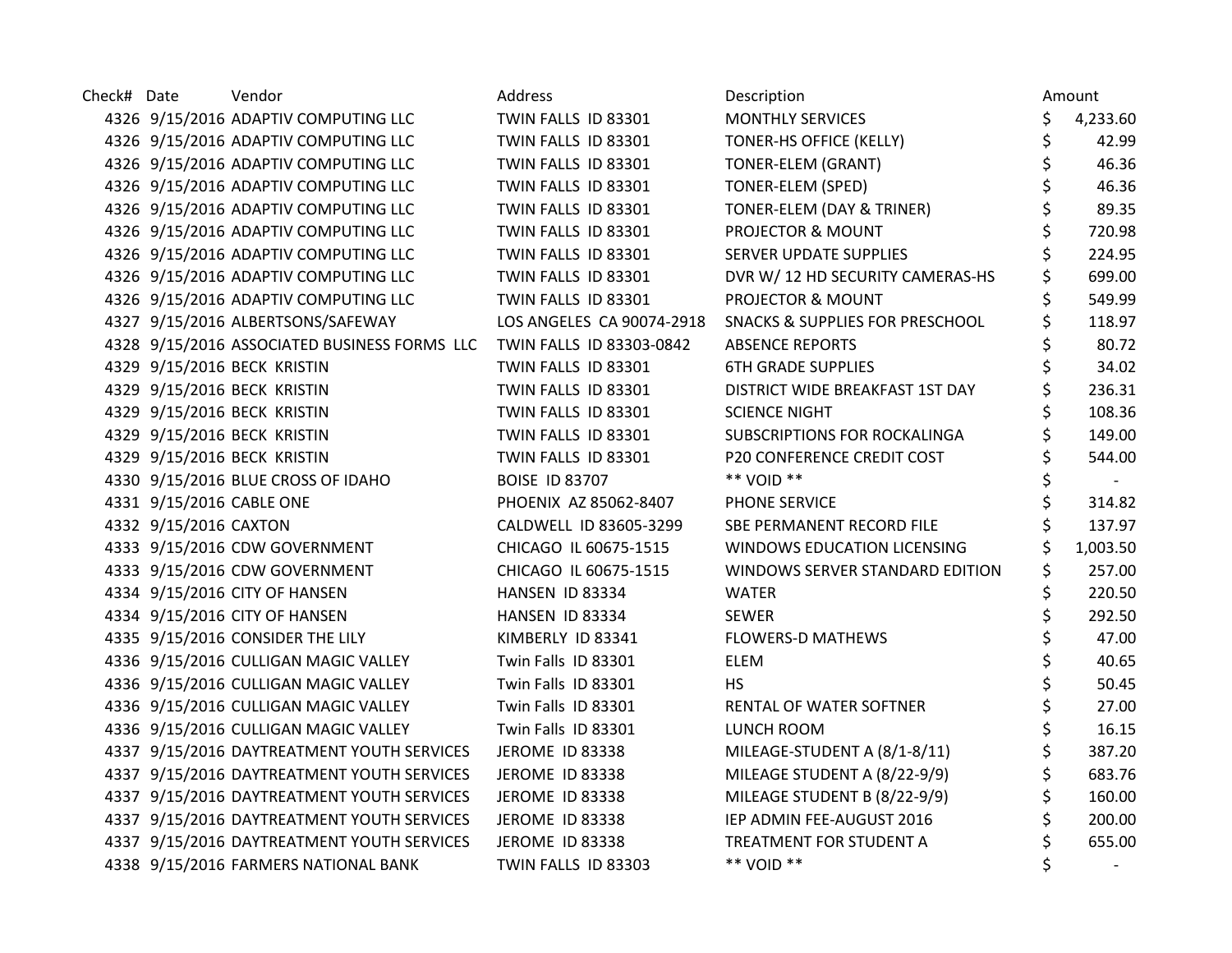| 4339 9/15/2016 FERGUSON ENTERPRISES INC                           | MERIDIAN ID 83642-4083                             | <b>FLUSH VALVES</b>              | \$<br>1,413.94 |
|-------------------------------------------------------------------|----------------------------------------------------|----------------------------------|----------------|
| 4339 9/15/2016 FERGUSON ENTERPRISES INC                           | MERIDIAN ID 83642-4083                             | <b>FAUCET REPAIR KITS</b>        | \$<br>8.48     |
| 4340 9/15/2016 FOOD SERVICES OF AMERICA                           | SEATTLE WA 98124-1846                              | <b>FOOD SUPPLIES</b>             | \$<br>825.76   |
| 4340 9/15/2016 FOOD SERVICES OF AMERICA                           | SEATTLE WA 98124-1846                              | <b>FOOD SUPPLIES</b>             | \$<br>488.94   |
| 4340 9/15/2016 FOOD SERVICES OF AMERICA                           | SEATTLE WA 98124-1846                              | <b>FOOD SUPPLIES</b>             | \$<br>938.14   |
| 4340 9/15/2016 FOOD SERVICES OF AMERICA                           | SEATTLE WA 98124-1846                              | <b>FOOD SUPPLIES</b>             | \$<br>658.75   |
| 4340 9/15/2016 FOOD SERVICES OF AMERICA                           | SEATTLE WA 98124-1846                              | <b>FOOD SUPPLIES</b>             | \$<br>(17.90)  |
| 4341 9/15/2016 GEM STATE PAPER                                    | TWIN FALLS ID 83303-0469                           | REPLACEMENT CHAIR TIPS           | \$<br>67.60    |
| 4342 9/15/2016 GREAT AMERICA FINANCIAL SERV                       | DALLAS TX 75266-0831                               | COPIER AGREEMENT-ELEM            | \$<br>138.00   |
| 4342 9/15/2016 GREAT AMERICA FINANCIAL SERV                       | DALLAS TX 75266-0831                               | <b>COPIER AGREEMENT-HS</b>       | \$<br>137.00   |
| 4343 9/15/2016 Hansen School Dist #415                            |                                                    | <b>TAXES-FICA &amp; MEDICARE</b> | 10,859.50      |
| 4344 9/15/2016 Hansen School Dist #415                            |                                                    | PERSI-RETIRMENT                  | 17,742.61      |
| 4345 9/15/2016 Hansen School Dist. #415                           |                                                    | ** VOID **                       | \$             |
| 4346 9/15/2016 IDAHO DEPT OF HEALTH & WELFARE BOISE ID 83720-0036 |                                                    | <b>MEDICAID MATCH</b>            | \$<br>3,000.00 |
| 4347 9/15/2016 IDAHO POWER                                        | Seattle WA 98124-1966                              | JR/SR HIGH                       | \$<br>1,794.62 |
| 4347 9/15/2016 IDAHO POWER                                        | Seattle WA 98124-1966                              | <b>ELMENTARY</b>                 | \$<br>1,172.89 |
| 4347 9/15/2016 IDAHO POWER                                        | Seattle WA 98124-1966                              | PRESCHOOL                        | \$<br>22.66    |
| 4347 9/15/2016 IDAHO POWER                                        | Seattle WA 98124-1966                              | <b>IRRIGATION PUMP</b>           | \$<br>289.22   |
| 4347 9/15/2016 IDAHO POWER                                        | Seattle WA 98124-1966                              | <b>FOOTBALL FIELD</b>            | \$<br>5.20     |
| 4348 9/15/2016 IDAHO SCHOOL BOARDS ASSOC INC BOISE ID 83707-4797  |                                                    | MODEL JOB DESCRIPTIONS           | \$<br>425.00   |
| 4349 9/15/2016 INTEGRATED TECHNOLOGIES                            | TWIN FALLS ID 83303-1843                           | <b>ELEMENTARY</b>                | \$<br>217.48   |
| 4349 9/15/2016 INTEGRATED TECHNOLOGIES                            | TWIN FALLS ID 83303-1843                           | <b>HS OFFICE</b>                 | \$<br>12.79    |
| 4349 9/15/2016 INTEGRATED TECHNOLOGIES                            | TWIN FALLS ID 83303-1843                           | ELEMENTARY-XEROX                 | \$<br>147.71   |
| 4350 9/15/2016 INTERMOUNTAIN GAS                                  | <b>BOISE ID 83732</b>                              | <b>JR/SR HIGH</b>                | \$<br>2.06     |
| 4350 9/15/2016 INTERMOUNTAIN GAS                                  | <b>BOISE ID 83732</b>                              | <b>VOCATIONAL BLDG</b>           | \$<br>3.57     |
| 4350 9/15/2016 INTERMOUNTAIN GAS                                  | <b>BOISE ID 83732</b>                              | PRESCHOOL                        | \$<br>2.06     |
| 4350 9/15/2016 INTERMOUNTAIN GAS                                  | <b>BOISE ID 83732</b>                              | <b>ELEMENTARY</b>                | \$<br>5.07     |
| 4351 9/15/2016 LASSO JAMES                                        | HANSEN ID 83334                                    | <b>ACTIVITY TRIP MEAL</b>        | \$<br>6.50     |
| 4352 9/15/2016 MEADOW GOLD DAIRIES-BOISE                          | DENVER CO 80271-0960                               | <b>DAIRY PRODUCTS</b>            | \$<br>1,324.68 |
| 4353 9/15/2016 PRIMARY THERAPY SOURCE                             | TWIN FALLS ID 83301                                | PHYSICAL THERAPY-NON-MEDICAID    | \$<br>100.50   |
| 4353 9/15/2016 PRIMARY THERAPY SOURCE                             | TWIN FALLS ID 83301                                | CONSULT/PAPERWORK                | 251.25         |
| 4353 9/15/2016 PRIMARY THERAPY SOURCE                             | TWIN FALLS ID 83301                                | OT-CONSULT/PAPERWORK/MILEAGE     | \$<br>212.70   |
| 4353 9/15/2016 PRIMARY THERAPY SOURCE                             | TWIN FALLS ID 83301                                | PHYSICAL THERAPY-MEDICAID        | \$<br>67.00    |
| 4354 9/15/2016 QUILL CORPORATION                                  | PHILADELPHIA PA 19101-0600 GREEN PARTITION FOLDERS |                                  | \$<br>334.95   |
| 4354 9/15/2016 QUILL CORPORATION                                  | PHILADELPHIA PA 19101-0600 WINDOW ENVELOPES        |                                  | \$<br>35.99    |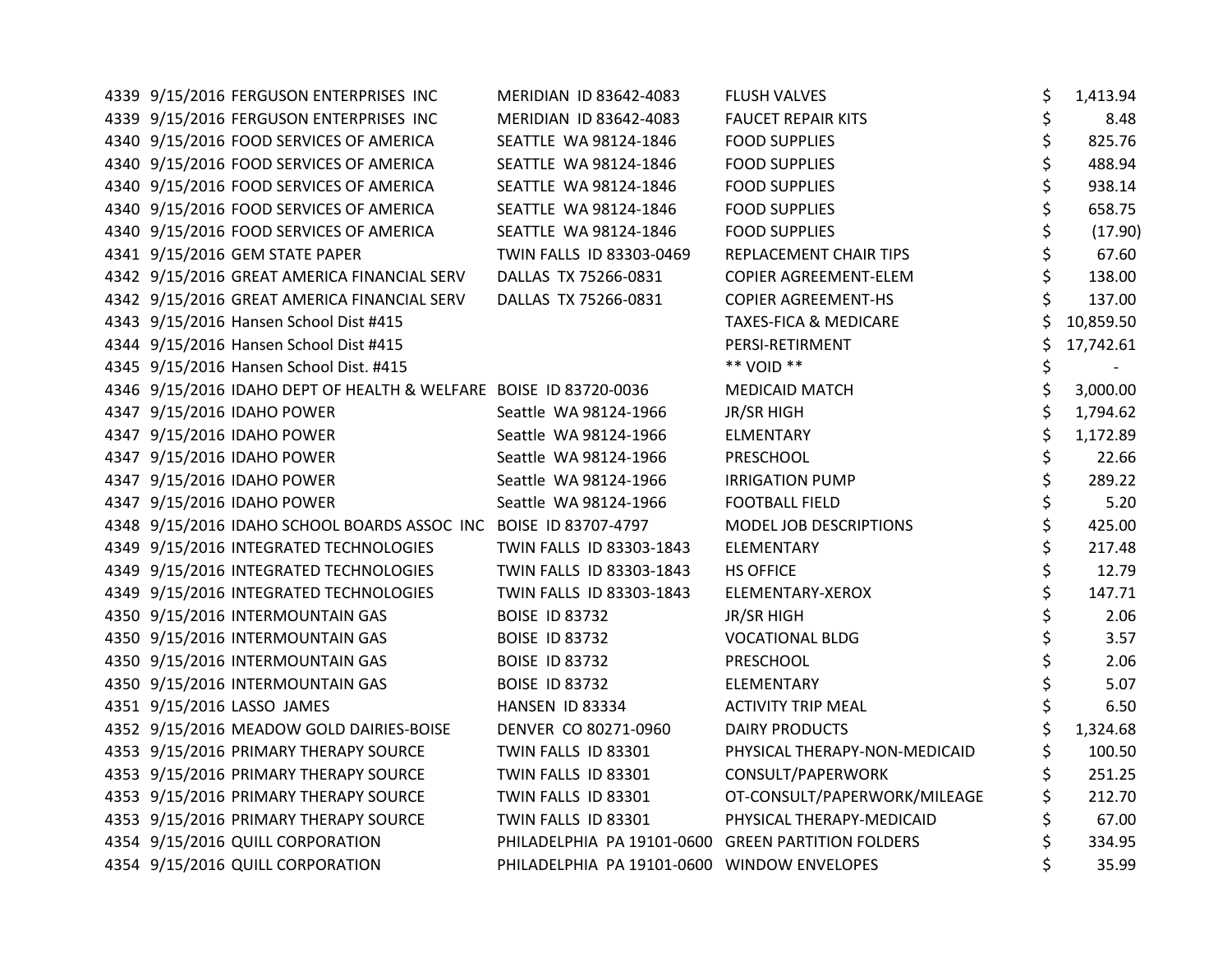| 4354 9/15/2016 QUILL CORPORATION           | PHILADELPHIA PA 19101-0600 TAPE DISPENSER |                                    | \$<br>15.99   |
|--------------------------------------------|-------------------------------------------|------------------------------------|---------------|
| 4354 9/15/2016 QUILL CORPORATION           | PHILADELPHIA PA 19101-0600 COUPON         |                                    | \$<br>(40.00) |
| 4355 9/15/2016 SELECT SOURCE INC           | KIMBERLY ID 83341                         | <b>KEYS &amp; FUNNEL</b>           | \$<br>17.42   |
| 4356 9/15/2016 SKINNER HEIDI               | TWIN FALLS ID 83301                       | <b>CLASSROOM CLOCKS</b>            | \$<br>16.87   |
| 4356 9/15/2016 SKINNER HEIDI               | TWIN FALLS ID 83301                       | AFTER SCHOOL SUPPLIES              | \$<br>370.25  |
| 4356 9/15/2016 SKINNER HEIDI               | TWIN FALLS ID 83301                       | SUMMER SCHOOL SNACKS               | 11.96         |
| 4357 9/15/2016 STATE TAX COMMISSION        | BOISE ID 83707-0076                       | LUNCH RM SALES TAX                 | \$<br>4.08    |
| 4358 9/15/2016 TIMES-NEWS                  | <b>CINCINNATI OH 45274-2548</b>           | <b>BUDGET AMENDED</b>              | \$<br>40.04   |
| 4358 9/15/2016 TIMES-NEWS                  | <b>CINCINNATI OH 45274-2548</b>           | <b>SUMMARY STATEMENT</b>           | \$<br>244.71  |
| 4359 9/15/2016 TOOLS FOR SCHOOLS           | EMMETT ID 83617                           | <b>FOOD SUPPLIES</b>               | 1,096.82      |
| 4359 9/15/2016 TOOLS FOR SCHOOLS           | EMMETT ID 83617                           | <b>FOOD SUPPLIES</b>               | 1,575.12      |
| 4359 9/15/2016 TOOLS FOR SCHOOLS           | EMMETT ID 83617                           | <b>FOOD SUPPLIES</b>               | 1,317.94      |
| 4360 9/15/2016 VALLEY WIDE COOPERATIVE     | <b>JEROME ID 83338</b>                    | <b>MOWER FUEL</b>                  | \$<br>76.59   |
| 4360 9/15/2016 VALLEY WIDE COOPERATIVE     | JEROME ID 83338                           | <b>FUEL CREDIT</b>                 | \$<br>(4.78)  |
| 4360 9/15/2016 VALLEY WIDE COOPERATIVE     | <b>JEROME ID 83338</b>                    | <b>SCHOOL VEHICLE</b>              | \$<br>30.95   |
| 4360 9/15/2016 VALLEY WIDE COOPERATIVE     | JEROME ID 83338                           | <b>FUEL CREDIT</b>                 | \$<br>(3.06)  |
| 4360 9/15/2016 VALLEY WIDE COOPERATIVE     | <b>JEROME ID 83338</b>                    | YELLOW BUS FUEL                    | \$<br>538.06  |
| 4360 9/15/2016 VALLEY WIDE COOPERATIVE     | JEROME ID 83338                           | SCHOOL ACTIVITY-FUEL FOR CAR       | 17.03         |
| 4361 9/15/2016 VERIZON WIRELESS            | DALLAS TX 75266-0108                      | <b>IPAD</b>                        | 30.02         |
| 4362 9/15/2016 WORDEN VALERIA              | HANSEN ID 83334                           | <b>ACTIVITY TRIP MEAL</b>          | 6.50          |
| 4363 9/15/2016 PSI ENVIRONMENTAL           | LOS ANGELES CA 90060-0248                 | ELEMENTARY                         | \$<br>67.54   |
| 4363 9/15/2016 PSI ENVIRONMENTAL           | LOS ANGELES CA 90060-0248                 | JR/SR HIGH                         | \$<br>160.46  |
| 4364 9/15/2016 LEARNING A-Z                | CHICAGO IL 60673-1239                     | RAZ KIDS LICENSE                   | 899.55        |
| 4365 9/15/2016 KELLY KAYLA                 | <b>BUHL ID 83316</b>                      | ENTREPRENAUERSHIP-IDEAS IN ACTION  | 45.96         |
| 4366 9/15/2016 BARNES DON                  | TWIN FALLS ID 83301                       | <b>BLEACH</b>                      | 6.00          |
| 4366 9/15/2016 BARNES DON                  | TWIN FALLS ID 83301                       | <b>ACTIVITY TRIP MEAL</b>          | \$<br>6.50    |
| 4367 9/15/2016 BRYSON SALES & SERVICE INC  | CENTERVILLE UT 84014                      | ABS BRAKE TOOL                     | \$<br>209.75  |
| 4367 9/15/2016 BRYSON SALES & SERVICE INC  | CENTERVILLE UT 84014                      | <b>DEEP PAN FILTER</b>             | 96.68         |
| 4368 9/15/2016 SOLOSABAL JOLINDA           | GLENNS FERRY ID 83623                     | TEEPEE DECORATION CRAFT            | \$<br>6.50    |
| 4369 9/15/2016 TEK-HUT                     | TWIN FALLS ID 83301                       | <b>INTERNET SERVICE</b>            | 1,000.00      |
| 4370 9/15/2016 ZANER-BLOSER INC            | COLUMBUS OH 43216-6764                    | KINDERGARTEN HANDWRITING TEACHER E | 98.99         |
| 4370 9/15/2016 ZANER-BLOSER INC            | COLUMBUS OH 43216-6764                    | <b>SHIPPING &amp; HANDELING</b>    | \$<br>8.91    |
| 4371 9/15/2016 VOCABULARYSPELLING CITY.COM | FT LAUDERDALE FL 33334                    | SPELLING CITY PREMIUM MEMBERSHIP   | 340.00        |
| 4372 9/15/2016 FRANZ FAMILY BAKERIES       | LOS ANGELES CA 90074-2654                 | <b>BAKERY GOODS</b>                | 39.36         |
| 4372 9/15/2016 FRANZ FAMILY BAKERIES       | LOS ANGELES CA 90074-2654                 | <b>BAKERY GOODS</b>                | 81.36         |